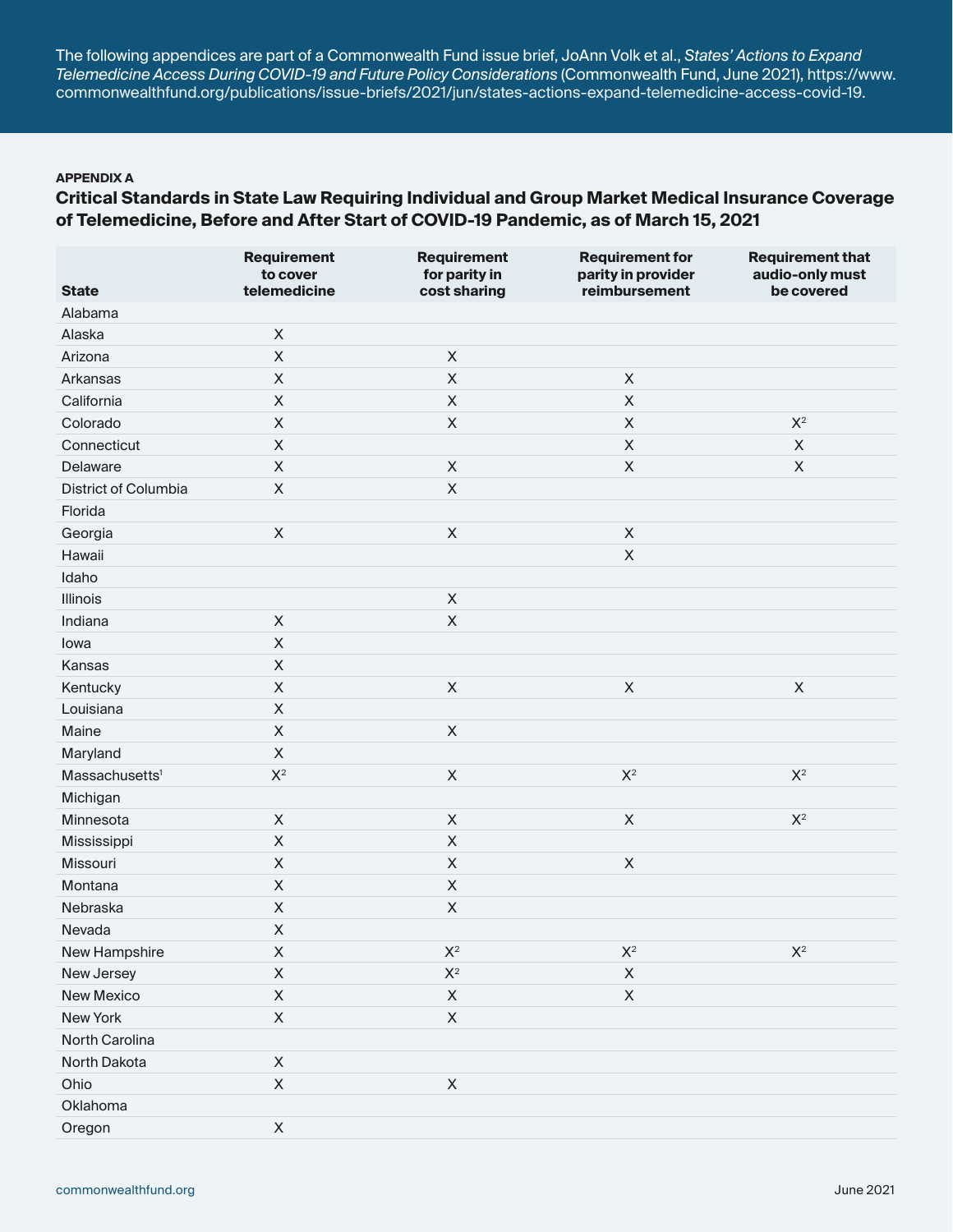#### **APPENDIX A (CONTINUED)**

## **Critical Standards in State Law Requiring Individual and Group Market Medical Insurance Coverage of Telemedicine, Before and After Start of COVID-19 Pandemic, as of March 15, 2021**

| <b>State</b>     | <b>Requirement</b><br>to cover<br>telemedicine | <b>Requirement</b><br>for parity in<br>cost sharing | <b>Requirement for</b><br>parity in provider<br>reimbursement | <b>Requirement that</b><br>audio-only must<br>be covered |
|------------------|------------------------------------------------|-----------------------------------------------------|---------------------------------------------------------------|----------------------------------------------------------|
| Pennsylvania     |                                                |                                                     |                                                               |                                                          |
| Rhode Island     | $\times$                                       |                                                     |                                                               |                                                          |
| South Carolina   |                                                |                                                     |                                                               |                                                          |
| South Dakota     | X                                              | X                                                   |                                                               |                                                          |
| <b>Tennessee</b> | X                                              |                                                     | X                                                             |                                                          |
| <b>Texas</b>     | $\times$                                       | X                                                   |                                                               |                                                          |
| Utah             | $X^2$                                          |                                                     |                                                               |                                                          |
| Vermont          | X                                              | X                                                   | X                                                             |                                                          |
| Virginia         | X                                              | X                                                   | X                                                             |                                                          |
| Washington       | X                                              | X                                                   | $X^2$                                                         | $X^2$                                                    |
| West Virginia    | $X^2$                                          | $X^2$                                               |                                                               |                                                          |
| <b>Wisconsin</b> |                                                |                                                     |                                                               |                                                          |
| Wyoming          |                                                |                                                     |                                                               |                                                          |

Data: Authors' analysis of state laws, executive orders, regulations, and guidance governing state-regulated individual and group coverage health insurance as of March 15, 2021.

1 Massachusetts passed a statute that has reimbursement parity for all telemedicine services until 90 days after the expiration of the governor's declaration of emergency and reimbursement parity for telemedicine services provided by primary care providers and providers of chronic disease management until December 31, 2022. The statute requires reimbursement parity for telemedicine services provided by behavioral health providers without any expiration.

2 Statute passed after the start of the COVID-19 pandemic; after March 2, 2020.

Notes: This table includes statutes that existed prior to the pandemic and statutes passed during the pandemic, through March 15, 2021 (additional statutes passed after this date are not included in the analysis). This table does not include analysis of the following types of insurance: short-term limited duration, travel, accident-only, limited or specified disease, individual conversion policies or contracts, other excepted benefits, or any public coverage program such as Medicaid, Medicare, or the Children's Health Insurance Program.

A state is identified as having a:

**Requirement to cover telemedicine** if the state requires insurers to provide coverage for telemedicine services.

**Requirement for parity in provider reimbursement** if the state requires insurers to reimburse physicians the same amount (or higher) for services provided via telemedicine as they do for identical services provided in person.

**Requirement for parity in cost sharing** if the state prohibits insurers from charging insureds higher cost sharing (including copayments, coinsurance, and deductibles) for telemedicine services compared with identical services provided in person.

**Requirement that audio-only must be covered** if the state requires insurers to reimburse for telemedicine services provided via audio-only technology.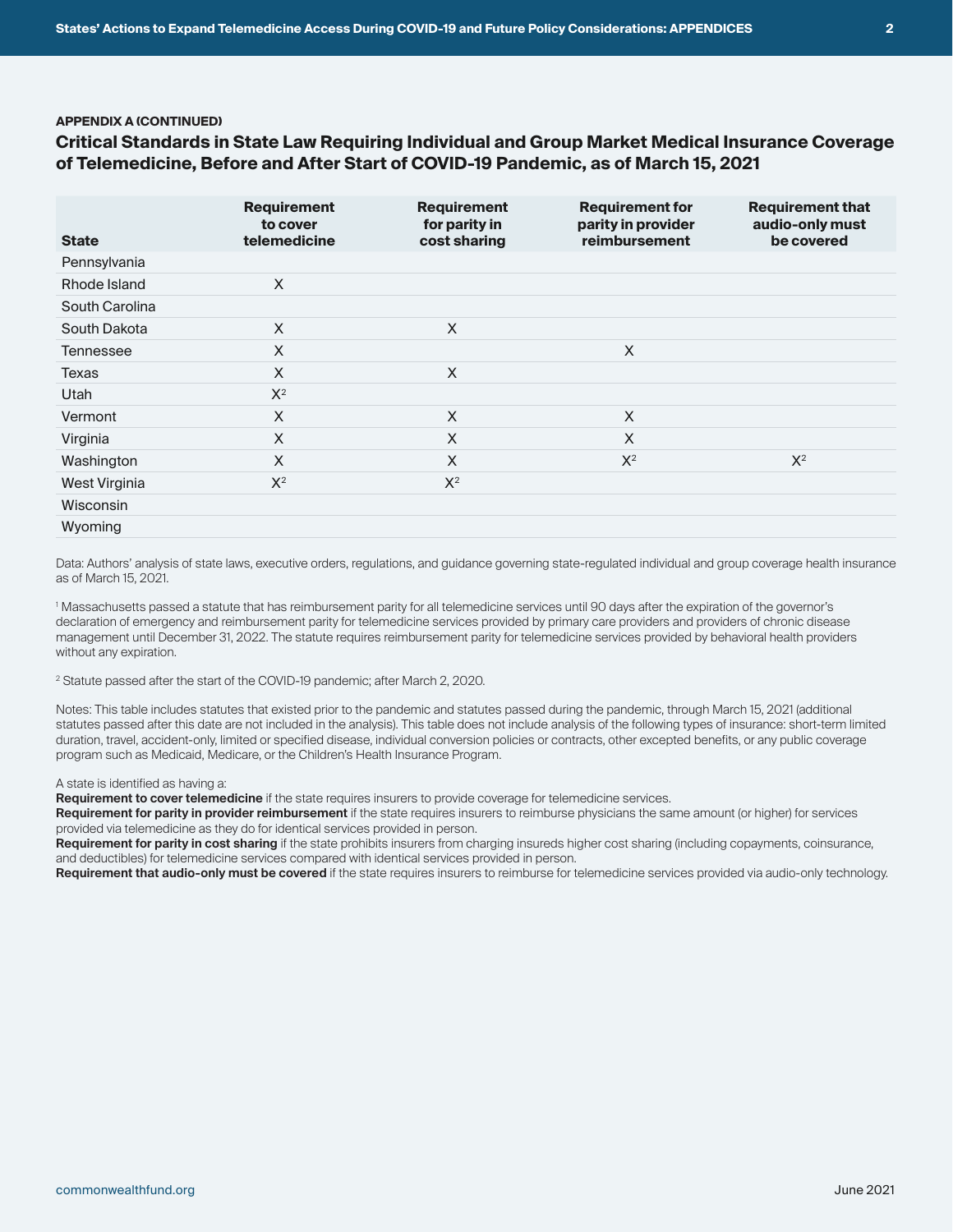## **APPENDIX B**

# **States That Expanded Critical Individual and Group Market Medical Insurance Requirements Related to Telemedicine During the COVID-19 Pandemic, and the Means of Expansion, as of March 15, 2021**

| <b>State</b>               | <b>Added requirement</b><br>to cover telemedicine | <b>Added requirement</b><br>for parity in provider<br>reimbursement | <b>Added requirement for</b><br>parity in cost sharing | <b>Added requirement</b><br>that audio-only must<br>be covered |
|----------------------------|---------------------------------------------------|---------------------------------------------------------------------|--------------------------------------------------------|----------------------------------------------------------------|
| Arizona                    |                                                   | Yes<br>(by executive order)                                         |                                                        | Yes<br>(by executive order)                                    |
| California                 |                                                   |                                                                     |                                                        | Yes<br>(by agency action)                                      |
| Colorado                   |                                                   |                                                                     |                                                        | Yes<br>(by statute)                                            |
| <b>Illinois</b>            | Yes<br>(by executive order)                       | Yes<br>(by executive order)                                         | Yes<br>(by executive order)*                           |                                                                |
| Iowa                       |                                                   | Yes<br>(by executive order)                                         |                                                        | Yes<br>(by executive order)                                    |
| Louisiana                  |                                                   |                                                                     |                                                        | Yes<br>(by agency action)                                      |
| Maine                      |                                                   | Yes<br>(by agency action)                                           |                                                        | Yes<br>(by agency action)                                      |
| Massachusetts <sup>1</sup> | Yes<br>(by statute)                               | Yes<br>(by statute)                                                 |                                                        | Yes<br>(by statute)                                            |
| Minnesota <sup>2</sup>     |                                                   |                                                                     |                                                        | Yes<br>(by statute)                                            |
| Mississippi                |                                                   |                                                                     |                                                        | Yes<br>(by agency action)                                      |
| Montana                    |                                                   | Yes<br>(by executive order)                                         |                                                        | Yes<br>(by executive order)                                    |
| New Hampshire <sup>3</sup> |                                                   | Yes<br>(by statute and<br>executive order)                          | Yes<br>(by statute)                                    | Yes<br>(by statute and<br>executive order)                     |
| New Jersey <sup>4</sup>    |                                                   |                                                                     | Yes<br>(by statute)*                                   | Yes<br>(by agency action)                                      |
| <b>New York</b>            |                                                   |                                                                     | Yes<br>(by agency action)*                             |                                                                |
| <b>North Dakota</b>        |                                                   |                                                                     | Yes<br>(by executive order)*                           | Yes<br>(by executive order)                                    |
| Oregon                     |                                                   |                                                                     | Yes<br>(by agency action)                              | Yes<br>(by agency action)                                      |
| Rhode Island               |                                                   | Yes<br>(by executive order)                                         |                                                        | Yes<br>(by executive order)                                    |
| Texas <sup>5</sup>         |                                                   | Yes<br>(by agency action)                                           |                                                        | Yes<br>(by executive order)                                    |
| Utah                       | Yes<br>(by statute)                               |                                                                     |                                                        |                                                                |
| Vermont                    |                                                   |                                                                     |                                                        | Yes<br>(by agency action)                                      |
| Washington                 |                                                   | Yes<br>(by statute)                                                 |                                                        | Yes<br>(by statute)                                            |
| West Virginia              | Yes<br>(by statute)                               |                                                                     | Yes<br>(by statute)                                    |                                                                |

Data: Authors' analysis of state laws, executive orders, regulations, and guidance governing state-regulated individual and group coverage health insurance as of March 15, 2021.